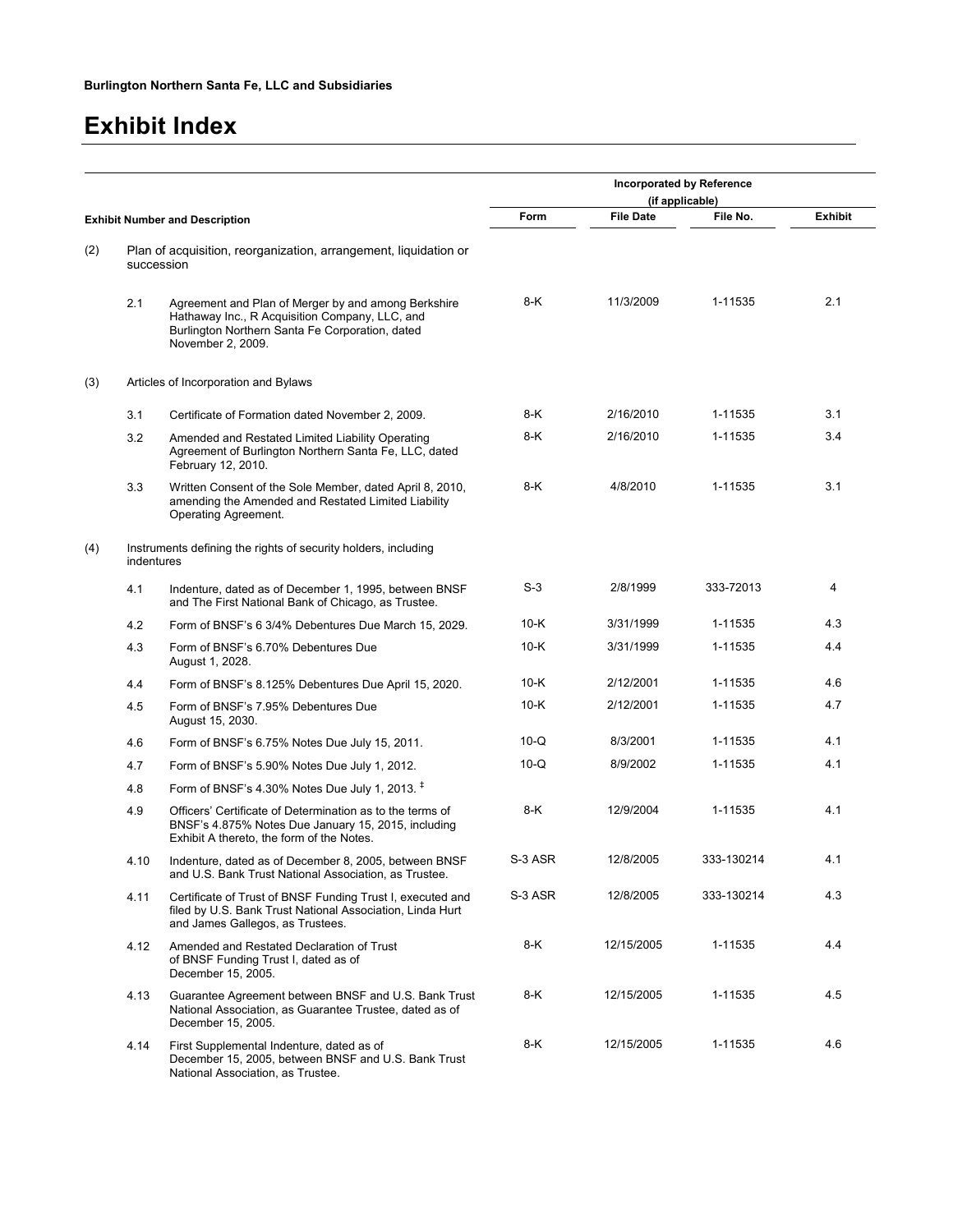|      |                                                                                                                                                                                                                                                                                                          | Incorporated by Reference<br>(if applicable) |                  |          |                    |  |  |  |  |  |
|------|----------------------------------------------------------------------------------------------------------------------------------------------------------------------------------------------------------------------------------------------------------------------------------------------------------|----------------------------------------------|------------------|----------|--------------------|--|--|--|--|--|
|      | <b>Exhibit Number and Description</b>                                                                                                                                                                                                                                                                    | Form                                         | <b>File Date</b> | File No. | <b>Exhibit</b>     |  |  |  |  |  |
| 4.15 | Agreement as to Expenses and Liabilities dated as of<br>December 15, 2005, between BNSF and BNSF Funding<br>Trust I.                                                                                                                                                                                     | 8-K                                          | 12/15/2005       | 1-11535  | 4.4<br>(Exhibit C) |  |  |  |  |  |
| 4.16 | Form of BNSF Funding Trust I's 6.613% Trust Preferred<br>Securities.                                                                                                                                                                                                                                     | 8-K                                          | 12/15/2005       | 1-11535  | 4.4<br>(Exhibit D) |  |  |  |  |  |
| 4.17 | Officer's Certificate of Determination as to the terms of<br>BNSF's 6.20% Debentures Due August 15, 2036, including<br>the form of the Debentures.                                                                                                                                                       | $10-Q$                                       | 10/24/2006       | 1-11535  | 4.1                |  |  |  |  |  |
| 4.18 | First Supplemental Indenture, dated as of April 13, 2007, to<br>Indenture dated as of December 1, 1995, between<br>Burlington Northern Santa Fe Corporation and Bank of<br>New York Trust Company, N.A., as Trustee.                                                                                     | 8-K                                          | 4/13/2007        | 1-11535  | 4.1                |  |  |  |  |  |
| 4.19 | Officer's Certificate of Determination as to the terms of<br>BNSF's 5.65% Debentures due May 1, 2017, and 6.15%<br>Debentures Due May 1, 2037, including the forms of the<br>Debentures.                                                                                                                 | 8-K                                          | 4/13/2007        | 1-11535  | 4.2                |  |  |  |  |  |
| 4.20 | Second Supplemental Indenture, dated as of March 14,<br>2008, to Indenture dated as of December 1, 1995, between<br>Burlington Northern Santa Fe Corporation and Bank of<br>New York Mellon Trust Company, N.A., as Trustee.                                                                             | 8-K                                          | 3/14/2008        |          | 4.1                |  |  |  |  |  |
| 4.21 | Officer's Certificate of Determination as to the terms of<br>BNSF's 5.75% Notes due March 18, 2018, including the<br>form of the Notes.                                                                                                                                                                  | 8-K                                          | 3/14/2008        | 1-11535  | 4.2                |  |  |  |  |  |
| 4.22 | Third Supplemental Indenture, dated as of December 3,<br>2008, to Indenture dated as of December 1, 1995, between<br>Burlington Northern Santa Fe Corporation and Bank of<br>New York Mellon Trust Company, N.A., as Trustee.                                                                            | 8-K                                          | 12/3/2008        | 1-11535  | 4.1                |  |  |  |  |  |
| 4.23 | Officer's Certificate of Determination as to the terms of<br>BNSF's 7.00% Debentures due February 1, 2014.                                                                                                                                                                                               | 8-K                                          | 12/3/2008        | 1-11535  | 4.2                |  |  |  |  |  |
| 4.24 | Fourth Supplemental Indenture, dated as of September 24,<br>2009, to Indenture dated as of December 1, 1995, between<br>Burlington Northern Santa Fe Corporation and The Bank of<br>New York Mellon Trust Company, N.A., as Trustee<br>including the form of BNSF's 4.700% Notes due October 1,<br>2019. | 8-K                                          | 9/24/2009        | 1-11535  | 4.1                |  |  |  |  |  |
| 4.25 | Certificate of Determination as to the terms of BNSF's<br>4.700% Notes due October 1, 2019.                                                                                                                                                                                                              | 8-K                                          | 9/24/2009        | 1-11535  | 4.2                |  |  |  |  |  |
| 4.26 | Fifth Supplemental Indenture, dated as of February 11,<br>2010, by and among Burlington Northern Santa Fe<br>Corporation, R Acquisition Company, LLC and The Bank of<br>New York Mellon Trust Company, N.A.                                                                                              | 8-K                                          | 2/16/2010        | 1-11535  | 4.1                |  |  |  |  |  |
| 4.27 | Second Supplemental Indenture, dated as of February 11,<br>2010, by and among Burlington Northern Santa Fe<br>Corporation, R Acquisition Company, LLC and U.S. Bank<br>Trust National Association.                                                                                                       | 8-K                                          | 2/16/2010        | 1-11535  | 4.2                |  |  |  |  |  |
| 4.28 | Sixth Supplemental Indenture, dated as of May 17, 2010, to<br>Indenture dated as of December 1, 1995, between<br>Burlington Northern Santa Fe, LLC and The Bank of New<br>York Mellon Trust Company, N.A., as Trustee.                                                                                   | 8-K                                          | 5/17/2010        | 1-11535  | 4.1                |  |  |  |  |  |
| 4.29 | Certificate of Determination as to the terms of BNSF's<br>5.75% Debentures due May 1, 2040.                                                                                                                                                                                                              | 8-K                                          | 5/17/2010        | 1-11535  | 4.2                |  |  |  |  |  |
| 4.30 | Seventh Supplemental Indenture, dated as of<br>September 10, 2010, to Indenture dated as of December 1,<br>1995, between Burlington Northern Santa Fe, LLC and The                                                                                                                                       | 8-K                                          | 9/10/2010        | 1-11535  | 4.1                |  |  |  |  |  |

Bank of New York Mellon Trust Company, N.A., as

Trustee.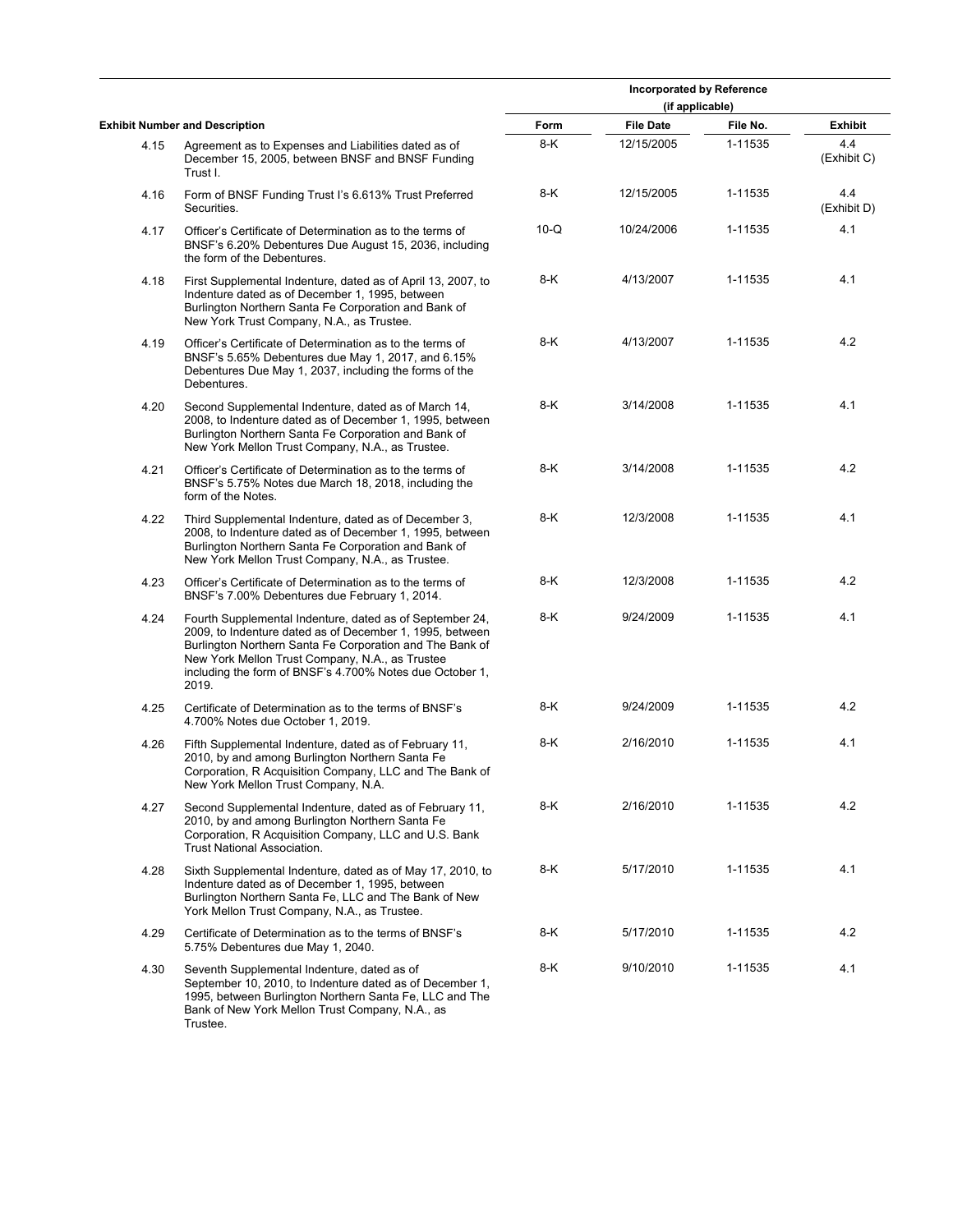|            |                       |                                                                                                                                                                                                                                                                                                                                                                | <b>Incorporated by Reference</b> |                  |          |                |  |  |
|------------|-----------------------|----------------------------------------------------------------------------------------------------------------------------------------------------------------------------------------------------------------------------------------------------------------------------------------------------------------------------------------------------------------|----------------------------------|------------------|----------|----------------|--|--|
|            |                       |                                                                                                                                                                                                                                                                                                                                                                | (if applicable)                  |                  |          |                |  |  |
|            |                       | <b>Exhibit Number and Description</b>                                                                                                                                                                                                                                                                                                                          | Form                             | <b>File Date</b> | File No. | <b>Exhibit</b> |  |  |
|            | 4.31                  | Certificate of Determination as to the terms of BNSF's 3.60%<br>Debentures due September 1, 2020 and 5.05% Debentures<br>due March 1, 2041.                                                                                                                                                                                                                    | $8-K$                            | 9/10/2010        | 1-11535  | 4.2            |  |  |
|            |                       | Certain instruments evidencing long-term indebtedness of BNSF are not being filed as exhibits to this Report because the total amount of securities<br>authorized under any single such instrument does not exceed 10% of BNSF's total assets. BNSF will furnish copies of any material instruments upon<br>request of the Securities and Exchange Commission. |                                  |                  |          |                |  |  |
| (10)       |                       | <b>Material Contracts</b>                                                                                                                                                                                                                                                                                                                                      |                                  |                  |          |                |  |  |
|            | 10.23                 | Replacement Capital Covenant, dated as of December 15,<br>2005, by BNSF in favor of and for the benefit of each Covered<br>Debtholder (as defined therein).                                                                                                                                                                                                    | $10-K$                           | 2/17/2006        | 1-11535  | 10.41          |  |  |
| (12)       |                       | Statements re: Computation of Ratios                                                                                                                                                                                                                                                                                                                           |                                  |                  |          |                |  |  |
|            | 12.1                  | Computation of Ratio of Earnings to Fixed Charges. <sup>‡</sup>                                                                                                                                                                                                                                                                                                |                                  |                  |          |                |  |  |
| (16)       |                       | Letter re change in certifying accountant                                                                                                                                                                                                                                                                                                                      |                                  |                  |          |                |  |  |
|            | 16.1                  | Letter from PricewaterhouseCoopers LLP addressed to the<br>Securities and Exchange Commission, dated as of February<br>16, 2010.                                                                                                                                                                                                                               | $8-K$                            | 2/16/2010        | 1-11535  | 16.1           |  |  |
| (23)       |                       | Consents of experts and counsel                                                                                                                                                                                                                                                                                                                                |                                  |                  |          |                |  |  |
|            | 23.1                  | Consent of Deloitte & Touch LLP. <sup>‡</sup>                                                                                                                                                                                                                                                                                                                  |                                  |                  |          |                |  |  |
|            | 23.2                  | Consent of PricewaterhouseCoopers LLP. <sup>‡</sup>                                                                                                                                                                                                                                                                                                            |                                  |                  |          |                |  |  |
| (24)       | Power of Attorney     |                                                                                                                                                                                                                                                                                                                                                                |                                  |                  |          |                |  |  |
|            | 24.1                  | Power of Attorney. <sup>‡</sup>                                                                                                                                                                                                                                                                                                                                |                                  |                  |          |                |  |  |
| (31)       |                       | Rule 13a-14(a)/15d-14(a) Certifications                                                                                                                                                                                                                                                                                                                        |                                  |                  |          |                |  |  |
|            | 31.1                  | Principal Executive Officer's Certifications Pursuant to Rule<br>13a-14(a) (Section 302 of the Sarbanes-Oxley Act of 2002). $\frac{1}{x}$                                                                                                                                                                                                                      |                                  |                  |          |                |  |  |
|            | 31.2                  | Principal Financial Officer's Certifications Pursuant to Rule<br>13a-14(a) (Section 302 of the Sarbanes-Oxley Act of 2002). $\frac{1}{2}$                                                                                                                                                                                                                      |                                  |                  |          |                |  |  |
| (32)       |                       | Section 1350 Certifications                                                                                                                                                                                                                                                                                                                                    |                                  |                  |          |                |  |  |
|            | 32.1                  | Certification Pursuant to Rule 13a-14(b) and<br>18 U.S.C. § 1350 (Section 906 of the Sarbanes-Oxley Act of<br>$2002$ ). $‡$                                                                                                                                                                                                                                    |                                  |                  |          |                |  |  |
| $\ddagger$ | <b>Filed herewith</b> |                                                                                                                                                                                                                                                                                                                                                                |                                  |                  |          |                |  |  |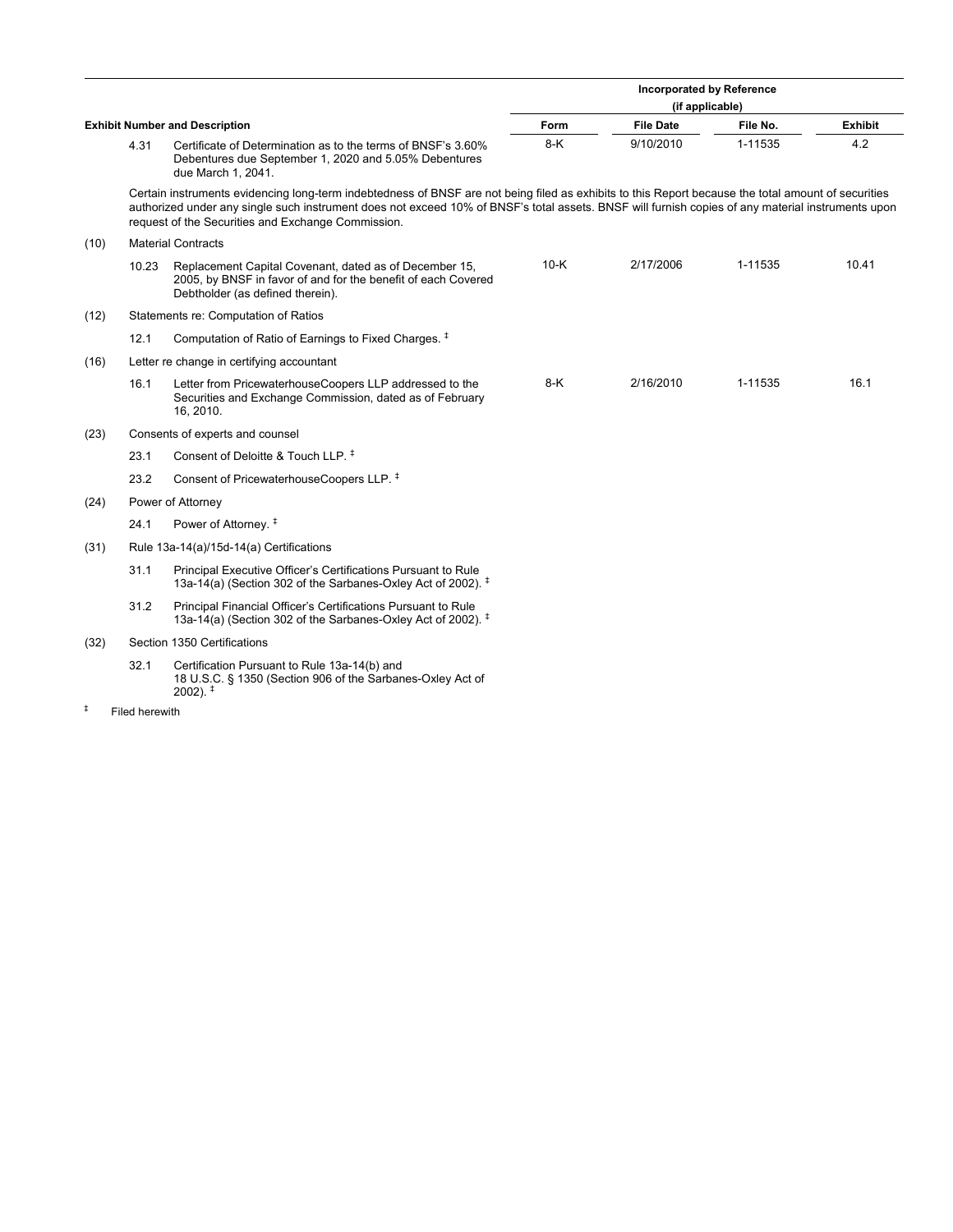### **BURLINGTON NORTHERN SANTA FE CORPORATION 4.30% NOTE DUE JULY 1, 2013**

CUSIP No. 12189T AV 6 \$ 250,000,000 \$ 250,000,000,000 \$ 250,000,000 \$ 3250,000,000 \$ 3250,000 \$ 250,000 \$ 3250

THIS SECURITY IS A GLOBAL SECURITY WITHIN THE MEANING OF THE INDENTURE HEREINAFTER REFERRED TO AND IS REGISTERED IN THE NAME OF A DEPOSITARY OR A NOMINEE THEREOF. THIS SECURITY MAY NOT BE EXCHANGED IN WHOLE OR IN PART FOR A SECURITY REGISTERED, AND NO TRANSFER OF THIS SECURITY IN WHOLE OR IN PART MAY BE REGISTERED, IN THE NAME OF ANY PERSON OTHER THAN SUCH DEPOSITARY OR A NOMINEE THEREOF, EXCEPT IN THE LIMITED CIRCUMSTANCES DESCRIBED IN THE INDENTURE.

BURLINGTON NORTHERN SANTA FE CORPORATION, a corporation duly organized and existing under the laws of Delaware (herein called the "Company", which term includes any successor Person under the Indenture hereinafter referred to), for value received, hereby promises to pay to CEDE & CO. or registered assigns, the principal sum of Two Hundred Fifty Million Dollars (\$250,000,000.00) on July 1, 2013, and to pay interest thereon from May 21, 2003 or from the most recent Interest Payment Date to which interest has been paid or duly provided for, semi-annually on January 1 and July 1 in each year, commencing January 1, 2004, at the rate of 4.30% per annum, until the principal hereof is paid or made available for payment. The interest so payable, and punctually paid or duly provided for, on any Interest Payment Date will, as provided in such Indenture, be paid to the Person in whose name this Security (or one or more Predecessor Securities) is registered at the close of business on the Regular Record Date for such interest, which shall be the December 15 or June 15 (whether or not a Business Day), as the case may be, next preceding such Interest Payment Date. Any such interest not so punctually paid or duly provided for will forthwith cease to be payable to the Holder on such Regular Record Date and may either be paid to the Person in whose name this Security (or one or more Predecessor Securities) is registered at the close of business on a Special Record Date for the payment of such Defaulted Interest to be fixed by the Trustee, notice whereof shall be given to Holders of Securities of this series not less than 10 days prior to such Special Record Date, or be paid at any time in any other lawful manner not inconsistent with the requirements of any securities exchange on which the Securities of this series may be listed, and upon such notice as may be required by such exchange, all as more fully provided in said Indenture.

Payment of the principal of (and premium, if any) and interest on this Security will be made at the office or agency of the Company maintained for that purpose in the Borough of Manhattan, The City of New York, in such coin or currency of the United States of America as at the time of payment is legal tender for payment of public and private debts; *provided*, *however*, that at the option of the Company payment of interest may be made by check mailed to the address of the Person entitled thereto as such address shall appear in the Security Register.

Reference is hereby made to the further provisions of this Security set forth on the reverse hereof, which further provisions shall for all purposes have the same effect as if set forth at this place.

Unless the certificate of authentication hereon has been executed by the Trustee referred to on the reverse hereof by manual signature, this Security shall not be entitled to any benefit under the Indenture or be valid or obligatory for any purpose.

IN WITNESS WHEREOF, the Company has caused this instrument to be duly executed under its corporate seal.

#### Dated: May 21, 2003 BURLINGTON NORTHERN SANTA FE CORPORATION

By........................................................................

Thomas N. Hund Executive Vice President and Chief Financial Officer

Attest:

 Jeffrey T. Williams Assistant Secretary

...........................................

This is one of the Securities of the series designated therein referred to in the within-mentioned Indenture.

BANK ONE TRUST COMPANY, N.A.

*As Trustee*

By........................................................................

*Authorized Officer*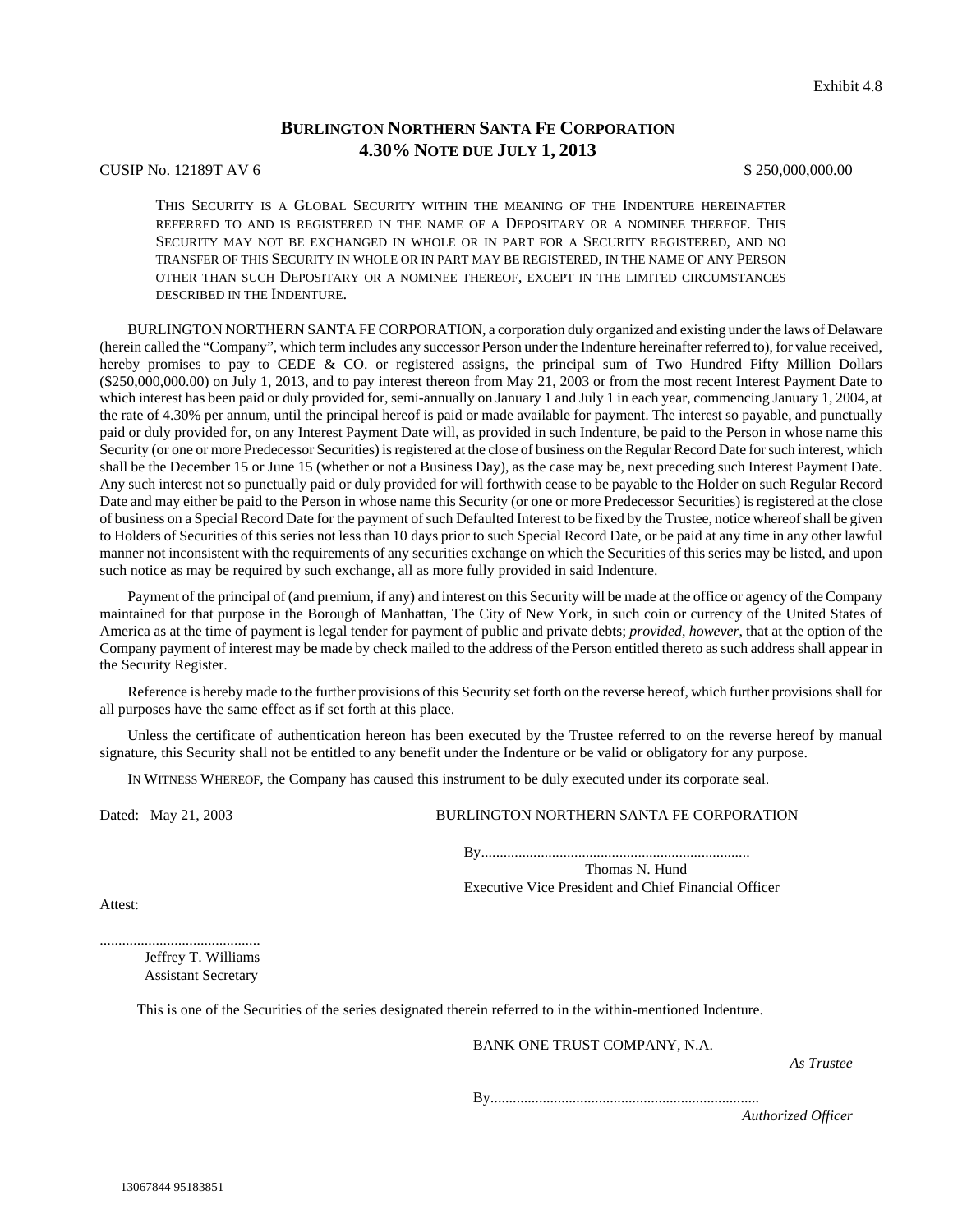This Security is one of a duly authorized issue of securities of the Company (herein called the "Securities"), issued and to be issued in one or more series under an Indenture, dated as of December 1, 1995 (herein called the "Indenture", which term shall have the meaning assigned to it in such instrument), between the Company and Bank One Trust Company, N.A., as successor to The First National Bank of Chicago, as Trustee (herein called the "Trustee", which term includes any successor trustee under the Indenture), and reference is hereby made to the Indenture for a statement of the respective rights, limitations of rights, duties and immunities thereunder of the Company, the Trustee and the Holders of the Securities and of the terms upon which the Securities are, and are to be, authenticated and delivered. This Security is one of the series designated on the face hereof and will initially be offered in the principal amount of \$250,000,000. The Company may, without the consent of the Holders, issue additional Securities and thereby increase such principal amount in the future, on the same terms and conditions and with the same CUSIP number as this Security.

The Securities of this series are subject to redemption upon not less than 30 and not more than 60 days' notice by mail, at any time, as a whole or in part, at the election of the Company, at a redemption price equal to the greater of (i) 100% of their principal amount or (ii) the sum of the present values of the remaining scheduled payments of principal and interest thereon discounted to the date of redemption on a semiannual basis (assuming a 360-day year consisting of twelve 30-day months) at the Treasury Rate (as defined in the Officers' Certificate establishing the Securities of this series), plus 20 basis points, plus in either case accrued interest to the date of redemption.

In the event of redemption of this Security in part only, a new Security or Securities of this series and of like tenor for the unredeemed portion hereof will be issued in the name of the Holder, upon the cancellation hereof.

The Indenture contains provisions for defeasance at any time of the entire indebtedness of this Security or certain restrictive covenants and Events of Default with respect to this Security, in each case upon compliance with certain conditions set forth in the Indenture.

If an Event of Default with respect to Securities of this series shall occur and be continuing, the principal of the Securities of this series may be declared due and payable in the manner and with the effect provided in the Indenture.

The Indenture permits, with certain exceptions as therein provided, the amendment thereof and the modification of the rights and obligations of the Company and the rights of the Holders of the Securities of each series to be affected under the Indenture at any time by the Company and the Trustee with the consent of the Holders of a majority in principal amount of the Securities at the time Outstanding of each series to be affected. The Indenture also contains provisions permitting the Holders of specified percentages in principal amount of the Securities of each series at the time Outstanding, on behalf of the Holders of all Securities of such series, to waive compliance by the Company with certain provisions of the Indenture and certain past defaults under the Indenture and their consequences. Any such consent or waiver by the Holder of this Security shall be conclusive and binding upon such Holder and upon all future Holders of this Security and of any Security issued upon the registration of transfer hereof or in exchange herefor or in lieu hereof, whether or not notation of such consent or waiver is made upon this Security.

As provided in and subject to the provisions of the Indenture, the Holder of this Security shall not have the right to institute any proceeding with respect to the Indenture or for the appointment of a receiver or trustee or for any other remedy thereunder, unless such Holder shall have previously given the Trustee written notice of a continuing Event of Default with respect to the Securities of this series, the Holders of not less than 25% in principal amount of the Securities of this series at the time Outstanding shall have made written request to the Trustee to institute proceedings in respect of such Event of Default as Trustee and offered the Trustee reasonable indemnity, and the Trustee shall not have received from the Holders of a majority in principal amount of Securities of this series at the time Outstanding a direction inconsistent with such request, and the Trustee shall have failed to institute any such proceeding, for 60 days after receipt of such notice, request and offer of indemnity. The foregoing shall not apply to any suit instituted by the Holder of this Security for the enforcement of any payment of principal hereof or any premium or interest hereon on or after the respective due dates expressed herein.

No reference herein to the Indenture and no provision of this Security or of the Indenture shall alter or impair the obligation of the Company, which is absolute and unconditional, to pay the principal of and any premium and interest on this Security at the times, place and rate, and in the coin or currency, herein prescribed.

As provided in the Indenture and subject to certain limitations therein set forth, the transfer of this Security is registrable in the Security Register, upon surrender of this Security for registration of transfer at the office or agency of the Company in any place where the principal of and any premium and interest on this Security are payable, duly endorsed by, or accompanied by a written instrument of transfer in form satisfactory to the Company and the Security Registrar duly executed by, the Holder hereof or his attorney duly authorized in writing, and thereupon one or more new Securities of this series and of like tenor, of authorized denominations and for the same aggregate principal amount, will be issued to the designated transferee or transferees.

The Securities of this series are issuable only in registered form without coupons in denominations of \$1,000 and any integral multiple thereof. As provided in the Indenture and subject to certain limitations therein set forth, Securities of this series are exchangeable for a like aggregate principal amount of Securities of this series and of like tenor of a different authorized denomination, as requested by the Holder surrendering the same.

No service charge shall be made for any such registration of transfer or exchange, but the Company may require payment of a sum sufficient to cover any tax or other governmental charge payable in connection therewith.

Prior to due presentment of this Security for registration of transfer, the Company, the Trustee and any agent of the Company or the Trustee may treat the Person in whose name this Security is registered as the owner hereof for all purposes, whether or not this Security is overdue, and neither the Company, the Trustee nor any such agent shall be affected by notice to the contrary.

All terms used in this Security which are defined in the Indenture shall have the meanings assigned to them in the Indenture.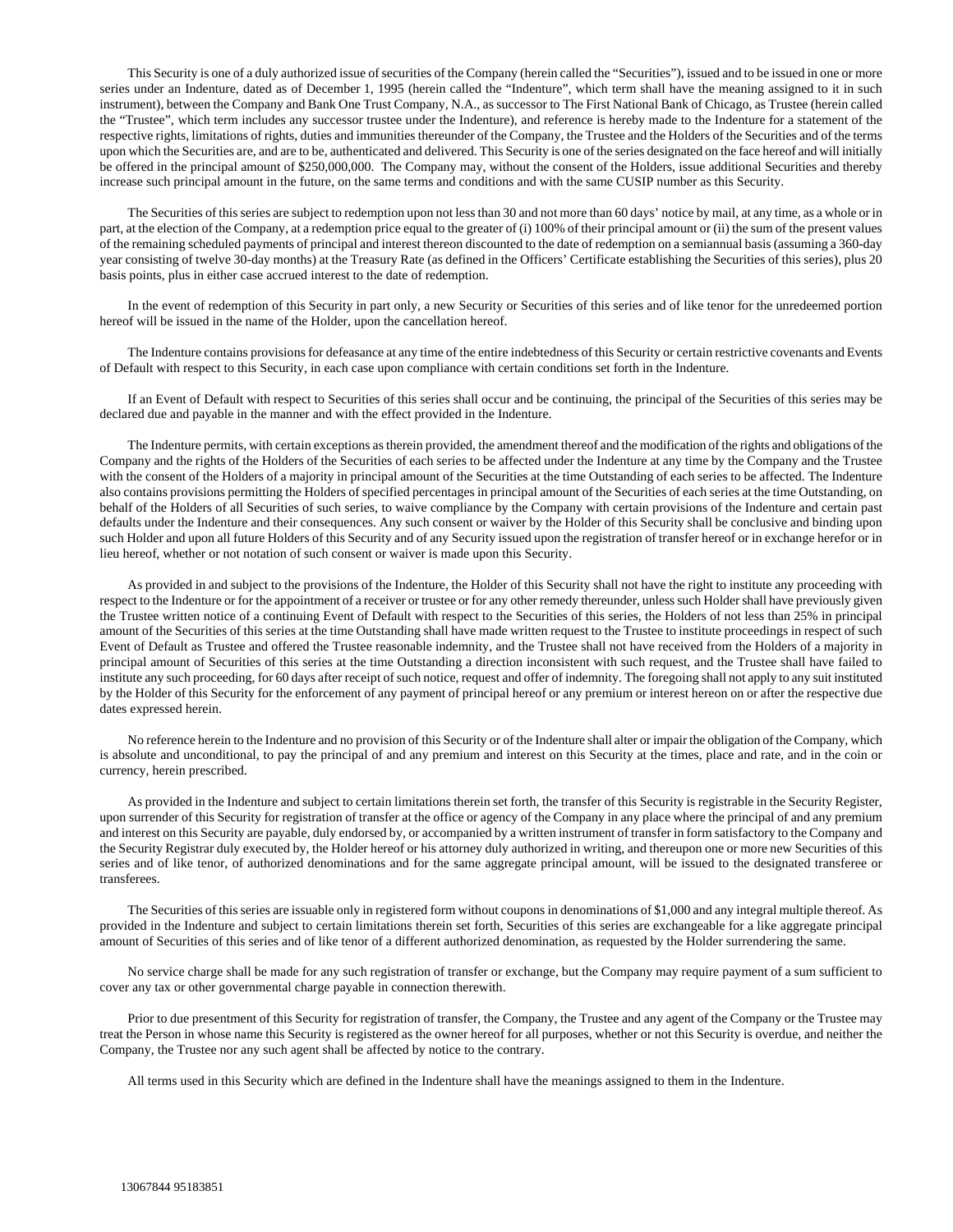#### *Burlington Northern Santa Fe, LLC and Subsidiaries Computation of Ratio of Earnings to Fixed Charges*

In millions, except ratio amounts (Unaudited)

|                                                                                                                         |                                       | <b>Successor</b> | Predecessor                        |       |      |       |      |       |      |       |      |       |
|-------------------------------------------------------------------------------------------------------------------------|---------------------------------------|------------------|------------------------------------|-------|------|-------|------|-------|------|-------|------|-------|
|                                                                                                                         | February 13<br>- December<br>31, 2010 |                  | January 1-<br>February 12,<br>2010 |       | 2009 |       | 2008 |       | 2007 |       | 2006 |       |
| Earnings:                                                                                                               |                                       |                  |                                    |       |      |       |      |       |      |       |      |       |
| Income before income taxes                                                                                              | \$                                    | 3,611            | \$                                 | 377   | \$   | 2,641 | \$   | 3,368 | \$   | 2,957 | \$   | 2,996 |
| Add:                                                                                                                    |                                       |                  |                                    |       |      |       |      |       |      |       |      |       |
| Interest and other fixed charges,<br>excluding capitalized interest                                                     |                                       | 435              |                                    | 72    |      | 613   |      | 533   |      | 511   |      | 485   |
| Reasonable approximation of portion of<br>rent under long-term operating leases<br>representative of an interest factor |                                       | 225              |                                    | 35    |      | 268   |      | 278   |      | 282   |      | 261   |
| Distributed income of investees<br>accounted for under the equity<br>method                                             |                                       | 5                |                                    |       |      | 5     |      | 5     |      | 4     |      | 3     |
| Amortization of capitalized interest                                                                                    |                                       |                  |                                    | 1     |      | 4     |      | 5     |      | 4     |      | 4     |
| Less:                                                                                                                   |                                       |                  |                                    |       |      |       |      |       |      |       |      |       |
| Equity in earnings of investments<br>accounted for under the equity<br>method                                           |                                       | 15               |                                    | 1     |      | 12    |      | 13    |      | 19    |      | 27    |
| Total earnings available for fixed charges                                                                              | \$                                    | 4,261            | \$                                 | 484   | \$   | 3,519 | \$   | 4,176 | \$   | 3,739 | \$   | 3,722 |
| Fixed charges:                                                                                                          |                                       |                  |                                    |       |      |       |      |       |      |       |      |       |
| Interest and fixed charges                                                                                              | \$                                    | 448              | \$                                 | 73    | \$   | 631   | \$   | 550   | \$   | 528   | \$   | 499   |
| Reasonable approximation of portion of rent<br>under long-term operating leases<br>representative of an interest factor |                                       | 225              |                                    | 35    |      | 268   |      | 278   |      | 282   |      | 261   |
| Total fixed charges                                                                                                     | \$                                    | 673              | \$                                 | 108   | \$   | 899   | \$   | 828   | \$   | 810   | \$   | 760   |
| Ratio of earnings to fixed charges                                                                                      |                                       | 6.33x            |                                    | 4.48x |      | 3.91x |      | 5.04x |      | 4.62x |      | 4.90x |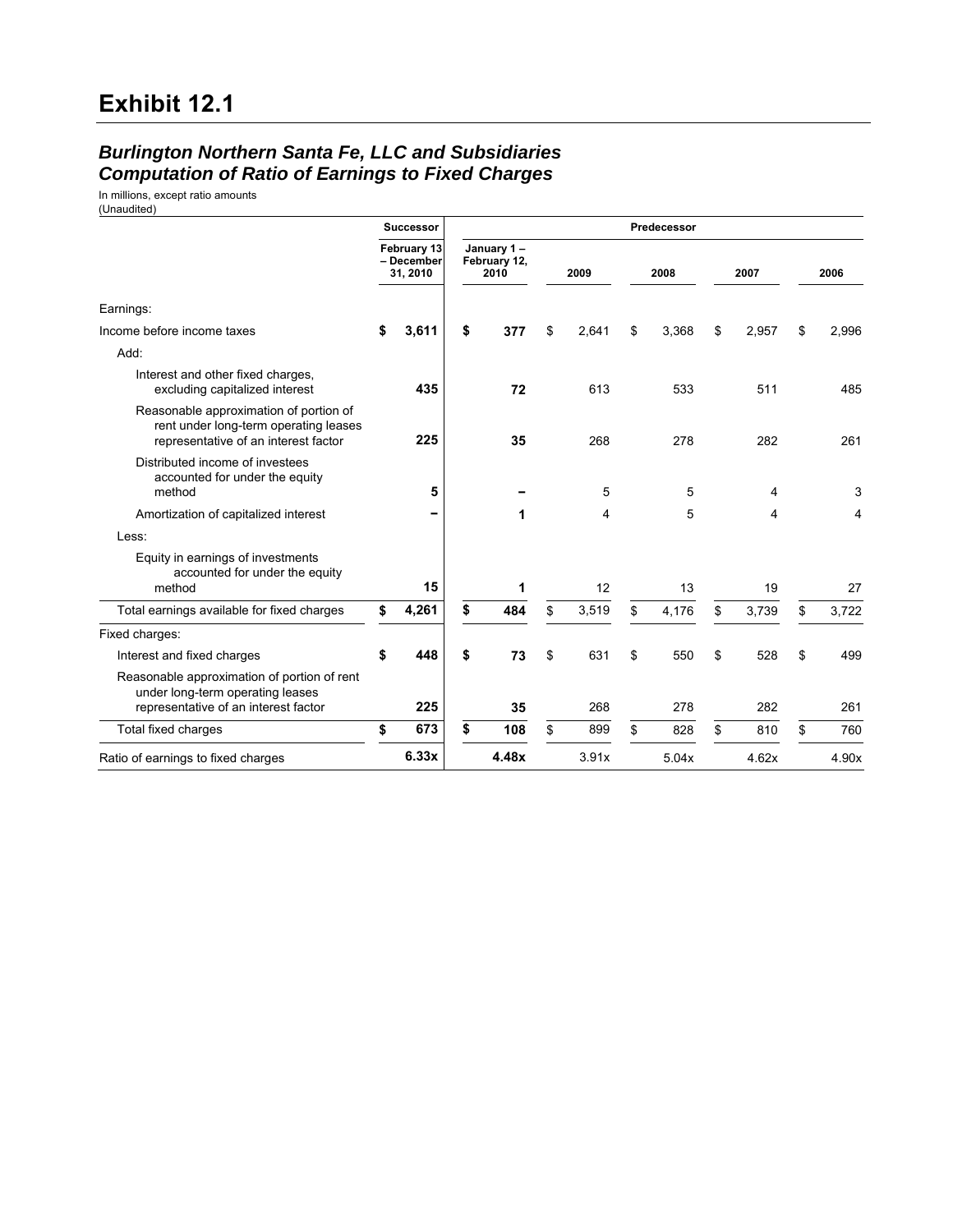#### **CONSENT OF INDEPENDENT REGISTERED PUBLIC ACCOUNTING FIRM**

We consent to the incorporation by reference in Registration Statement No. 333-166755 on Form S-3 of our report dated February 28, 2011, relating to the consolidated financial statements of Burlington Northern Santa Fe, LLC and subsidiaries (the "Company"), appearing in the Annual Report on Form 10-K of the Company for the periods from February 13, 2010 through December 31, 2010 (Successor) and January 1, 2010 through February 12, 2010 (Predecessor).

/s/ Deloitte & Touche LLP

Fort Worth, Texas February 28, 2011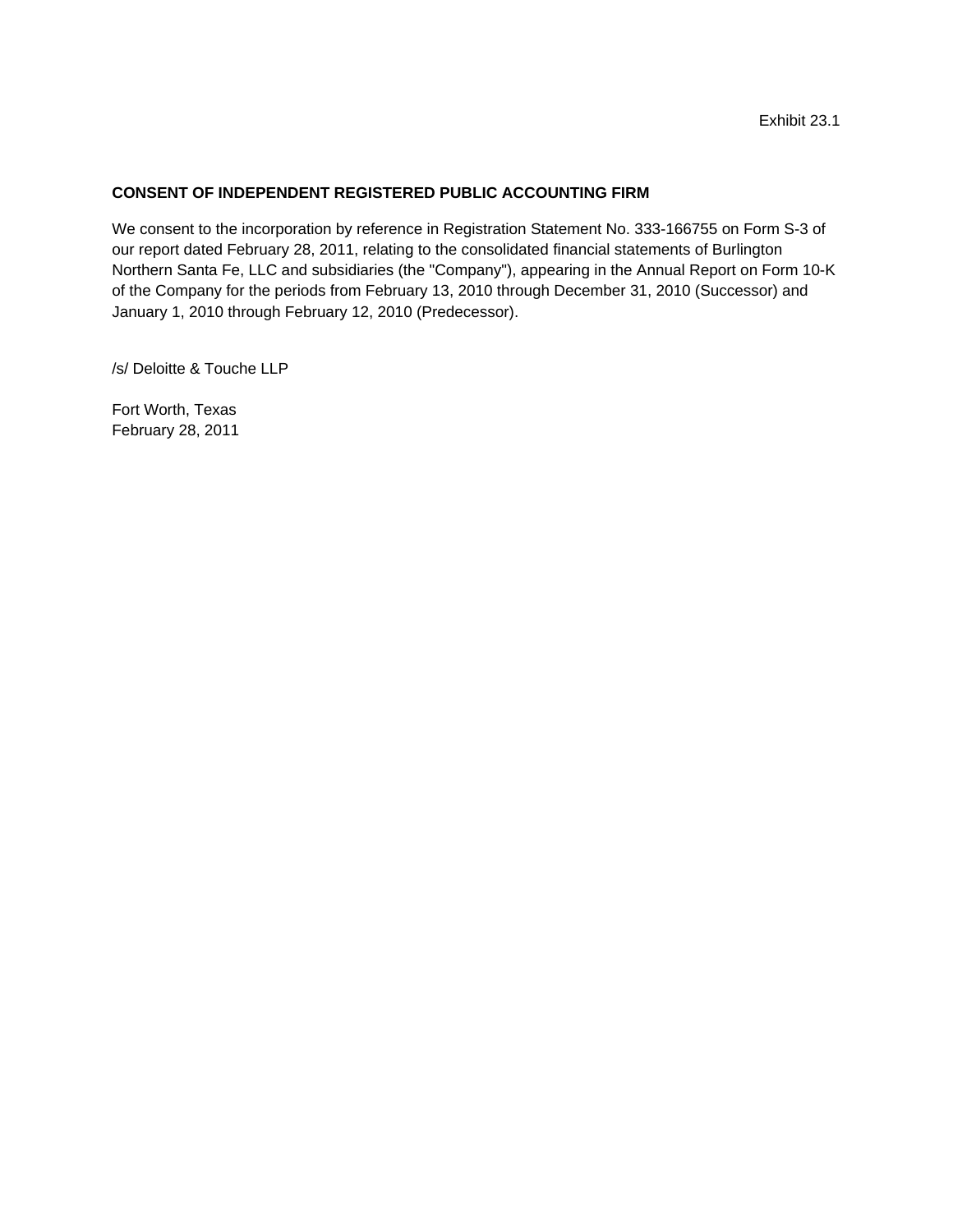Exhibit 23.2

#### CONSENT OF INDEPENDENT REGISTERED PUBLIC ACCOUNTING FIRM

We hereby consent to the incorporation by reference in the Registration Statement on Form S-3 (No. 333- 166755) Burlington Northern Santa Fe, LLC of our report dated February 11, 2010 relating to the consolidated financial statements, which appears in this Form 10-K.

/s/ PricewaterhouseCoopers LLP

Fort Worth, Texas February 28, 2011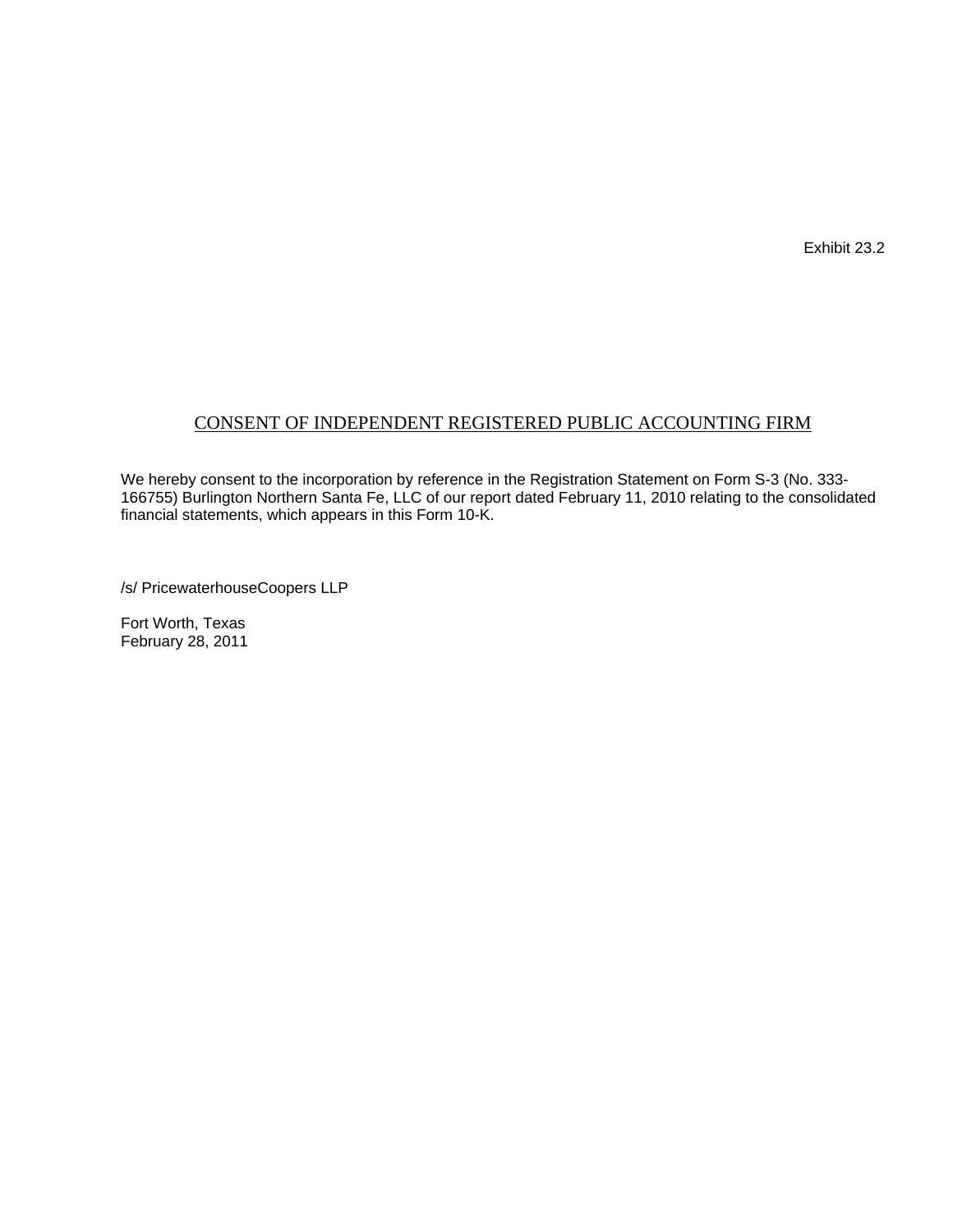## **POWER OF ATTORNEY**

**WHEREAS**, BURLINGTON NORTHERN SANTA FE, LLC, a Delaware limited liability company (the "Company"), will file with the U.S. Securities and Exchange Commission, under the provisions of the Securities Exchange Act of 1934, as amended, its Annual Report on Form 10-K for the fiscal year ended December 31, 2010; and

**WHEREAS**, the undersigned serve the Company in the capacity indicated;

**NOW, THEREFORE**, the undersigned hereby constitutes and appoints THOMAS N. HUND or ROGER NOBER, his attorney with full power to act for him in his name, place and stead, to sign his name in the capacity set forth below, to the Annual Report on Form 10-K of the Company for the fiscal year ended December 31, 2010, and to any and all amendments to such Annual Report on Form 10-K, and hereby ratifies and confirms all that said attorney may or shall lawfully do or cause to be done by virtue hereof.

IN WITNESS WHEREOF, this Power of Attorney has been executed by the undersigned this 28 day of February, 2011.

/s/ Warren E. Buffett /s/ Marc D. Hamburg

/s/ Matthew K. Rose /s/ Carl R. Ice Matthew K. Rose, Manager and Carl R. Ice, Manager Chairman and Chief Executive Officer

/s/ Gregory C. Fox /s/ Thomas N. Hund

Warren E. Buffett, Manager Marc D. Hamburg, Manager

Gregory C. Fox, Manager Thomas N. Hund, Manager and Executive Vice President and Chief Financial Officer

/s/ John P. Lanigan, Jr. /s/ Roger Nober John P. Lanigan, Jr., Manager **Roger Nober, Manager**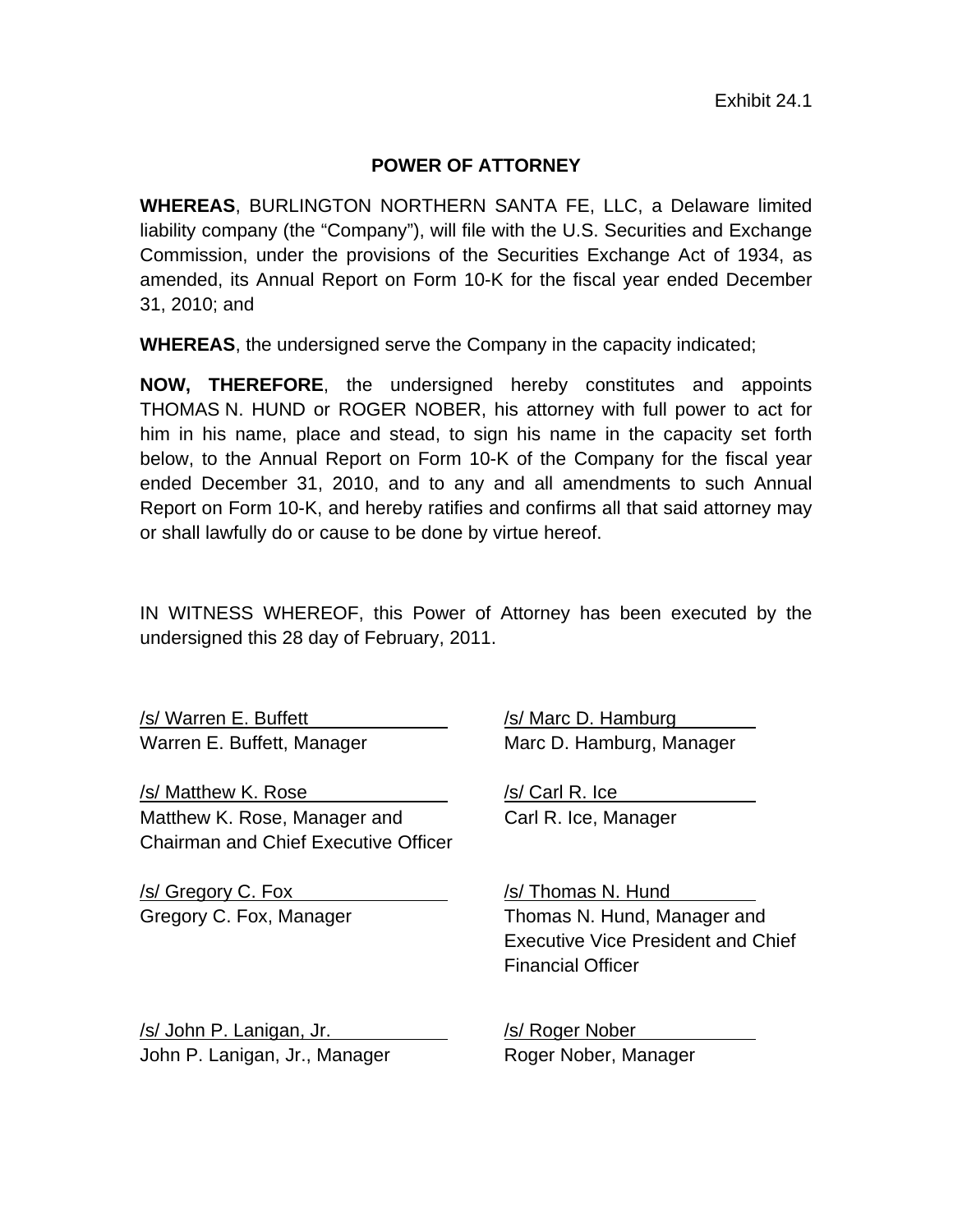# *Principal Executive Officer's Certifications*

**Pursuant to Section 302 of the Sarbanes-Oxley Act of 2002** 

I, Matthew K. Rose, certify that:

- 1. I have reviewed this annual report on Form 10-K of Burlington Northern Santa Fe, LLC;
- 2. Based on my knowledge, this report does not contain any untrue statement of a material fact or omit to state a material fact necessary to make the statements made, in light of the circumstances under which such statements were made, not misleading with respect to the period covered by this report;
- 3. Based on my knowledge, the financial statements, and other financial information included in this report, fairly present in all material respects the financial condition, results of operations and cash flows of the registrant as of, and for, the periods presented in this report;
- 4. The registrant's other certifying officer and I are responsible for establishing and maintaining disclosure controls and procedures (as defined in Exchange Act Rules 13a-15(e) and 15d-15(e)) and internal control over financial reporting (as defined in Exchange Act Rules 13a-15(f) and 15d-15(f)) for the registrant and have:
	- (a) Designed such disclosure controls and procedures, or caused such disclosure controls and procedures to be designed under our supervision, to ensure that material information relating to the registrant, including its consolidated subsidiaries, is made known to us by others within those entities, particularly during the period in which this report is being prepared;
	- (b) Designed such internal control over financial reporting, or caused such internal control over financial reporting to be designed under our supervision, to provide reasonable assurance regarding the reliability of financial reporting and the preparation of financial statements for external purposes in accordance with generally accepted accounting principles;
	- (c) Evaluated the effectiveness of the registrant's disclosure controls and procedures and presented in this report our conclusions about the effectiveness of the disclosure controls and procedures, as of the end of the period covered by this report based on such evaluation; and
	- (d) Disclosed in this report any change in the registrant's internal control over financial reporting that occurred during the registrant's most recent fiscal quarter (the registrant's fourth fiscal quarter in the case of an annual report) that has materially affected, or is reasonably likely to materially affect, the registrant's internal control over financial reporting; and
- 5. The registrant's other certifying officer and I have disclosed, based on our most recent evaluation of internal control over financial reporting, to the registrant's auditors and the audit committee of the registrant's board of directors (or persons performing the equivalent functions):
	- (a) All significant deficiencies and material weaknesses in the design or operation of internal control over financial reporting which are reasonably likely to adversely affect the registrant's ability to record, process, summarize and report financial information; and
	- (b) Any fraud, whether or not material, that involves management or other employees who have a significant role in the registrant's internal control over financial reporting.

/s/ Matthew K. Rose

Date: February 28, 2011 Matthew K. Rose

 Chairman and Chief Executive Officer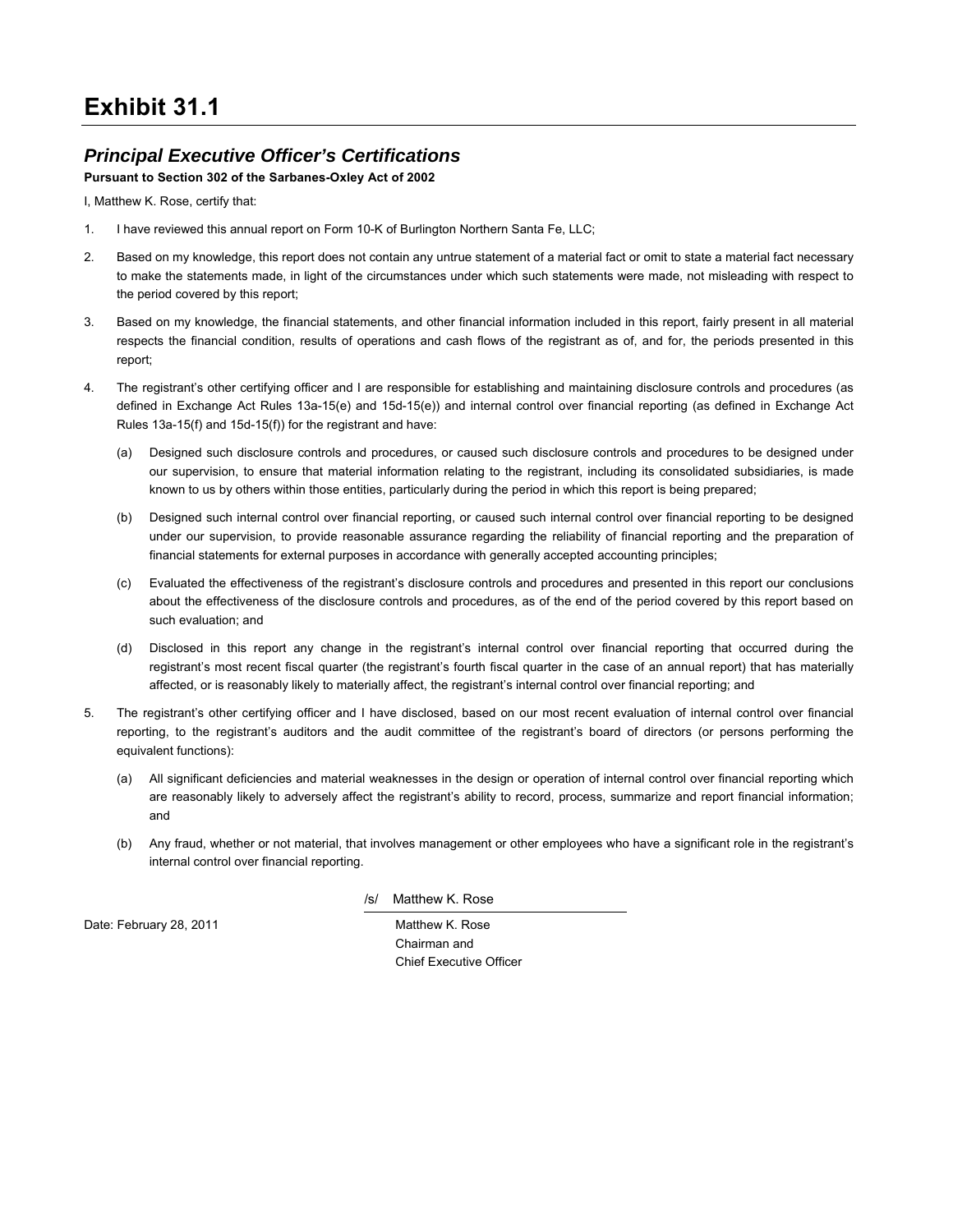### *Principal Financial Officer's Certifications*

**Pursuant to Section 302 of the Sarbanes-Oxley Act of 2002** 

I, Thomas N. Hund, certify that:

- 1. I have reviewed this annual report on Form 10-K of Burlington Northern Santa Fe, LLC;
- 2. Based on my knowledge, this report does not contain any untrue statement of a material fact or omit to state a material fact necessary to make the statements made, in light of the circumstances under which such statements were made, not misleading with respect to the period covered by this report;
- 3. Based on my knowledge, the financial statements, and other financial information included in this report, fairly present in all material respects the financial condition, results of operations and cash flows of the registrant as of, and for, the periods presented in this report;
- 4. The registrant's other certifying officer and I are responsible for establishing and maintaining disclosure controls and procedures (as defined in Exchange Act Rules 13a-15(e) and 15d-15(e)) and internal control over financial reporting (as defined in Exchange Act Rules 13a-15(f) and 15d-15(f)) for the registrant and have:
	- (a) Designed such disclosure controls and procedures, or caused such disclosure controls and procedures to be designed under our supervision, to ensure that material information relating to the registrant, including its consolidated subsidiaries, is made known to us by others within those entities, particularly during the period in which this report is being prepared;
	- (b) Designed such internal control over financial reporting, or caused such internal control over financial reporting to be designed under our supervision, to provide reasonable assurance regarding the reliability of financial reporting and the preparation of financial statements for external purposes in accordance with generally accepted accounting principles;
	- (c) Evaluated the effectiveness of the registrant's disclosure controls and procedures and presented in this report our conclusions about the effectiveness of the disclosure controls and procedures, as of the end of the period covered by this report based on such evaluation; and
	- (d) Disclosed in this report any change in the registrant's internal control over financial reporting that occurred during the registrant's most recent fiscal quarter (the registrant's fourth fiscal quarter in the case of an annual report) that has materially affected, or is reasonably likely to materially affect, the registrant's internal control over financial reporting; and
- 5. The registrant's other certifying officer and I have disclosed, based on our most recent evaluation of internal control over financial reporting, to the registrant's auditors and the audit committee of the registrant's board of directors (or persons performing the equivalent functions):
	- (a) All significant deficiencies and material weaknesses in the design or operation of internal control over financial reporting which are reasonably likely to adversely affect the registrant's ability to record, process, summarize and report financial information; and
	- (b) Any fraud, whether or not material, that involves management or other employees who have a significant role in the registrant's internal control over financial reporting.

/s/ Thomas N. Hund

Date: February 28, 2011 Case Contract Contract Contract Contract Contract Contract Contract Contract Contract Contract Contract Contract Contract Contract Contract Contract Contract Contract Contract Contract Contract Cont

Executive Vice President and Chief Financial Officer